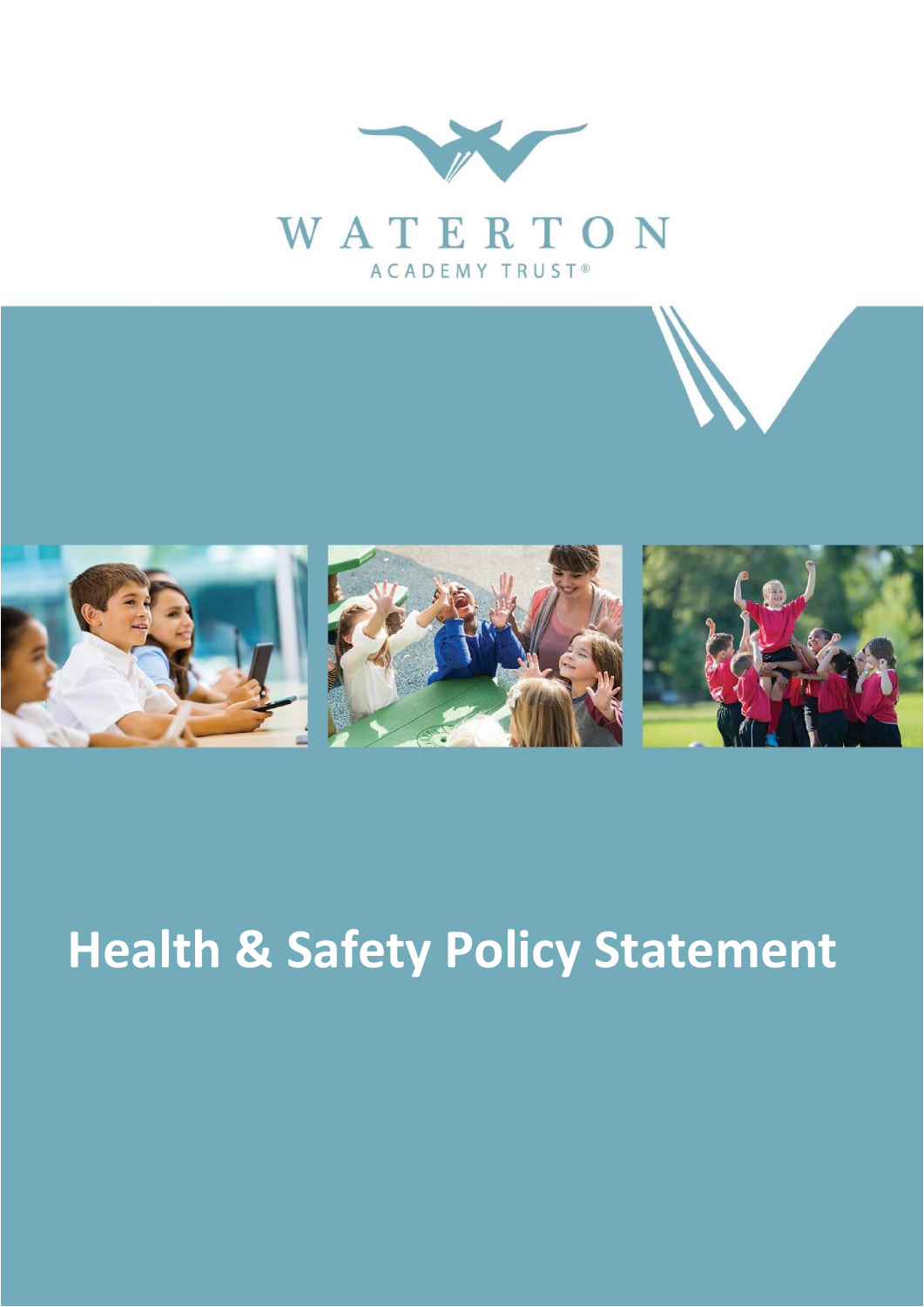## **Health and Safety Policy Statement**

This policy statement should be read in conjunction with the local Health and Safety policy of each member academy.

Waterton Academy Trust is committed to ensuring the health, safety and wellbeing of all its employees and other persons who may be affected by the Trust's activities.

This safety policy demonstrates the commitment of the Members, Trustees and CEO of Waterton Academy Trust to achieve high standard of health and safety and fulfil the requirements of the Health and Safety at Work Act 1974.

To achieve this, Waterton Academy Trust will take all reasonable steps to make sure:

- Health and safety is viewed as an essential management activity and given equal status as other service objectives
- Adequate resources are made available for health and safety, this includes time, people and finances
- Specialist advice, such as on technical or medical matters, is available when needed.
- That a comprehensive health and safety management system is implemented, monitored and regularly reviewed. This will include identification of hazards and conducting risk assessments to minimise and control risk
- Accidents and ill-health are prevented
- A safe working environment is provided and maintained, free of risks to health
- Safe plant and equipment is provided and maintained.
- There is good communication on health and safety matters and systems are in place to ensure consultation and involvement of employees takes place
- There is adequate information, instruction, supervision and training of employees to ensure that they are competent and can do the job safely
- All employees are made aware of the health and safety policy

The role of the competent person as defined within Regulation 7 of the management of Health and Safety at Work Regulations 1999 is undertaken by the Trust appointed external consultancy AJG.

In order to implement this policy successfully each and every employee must take an active role and as Chief Executive I expect all employees to co-operate fully and support Waterton Academy Trust in its efforts to create safe and healthy working conditions.

The effectiveness of this policy and arrangements will be reviewed as and when necessary but at intervals not exceeding two years.